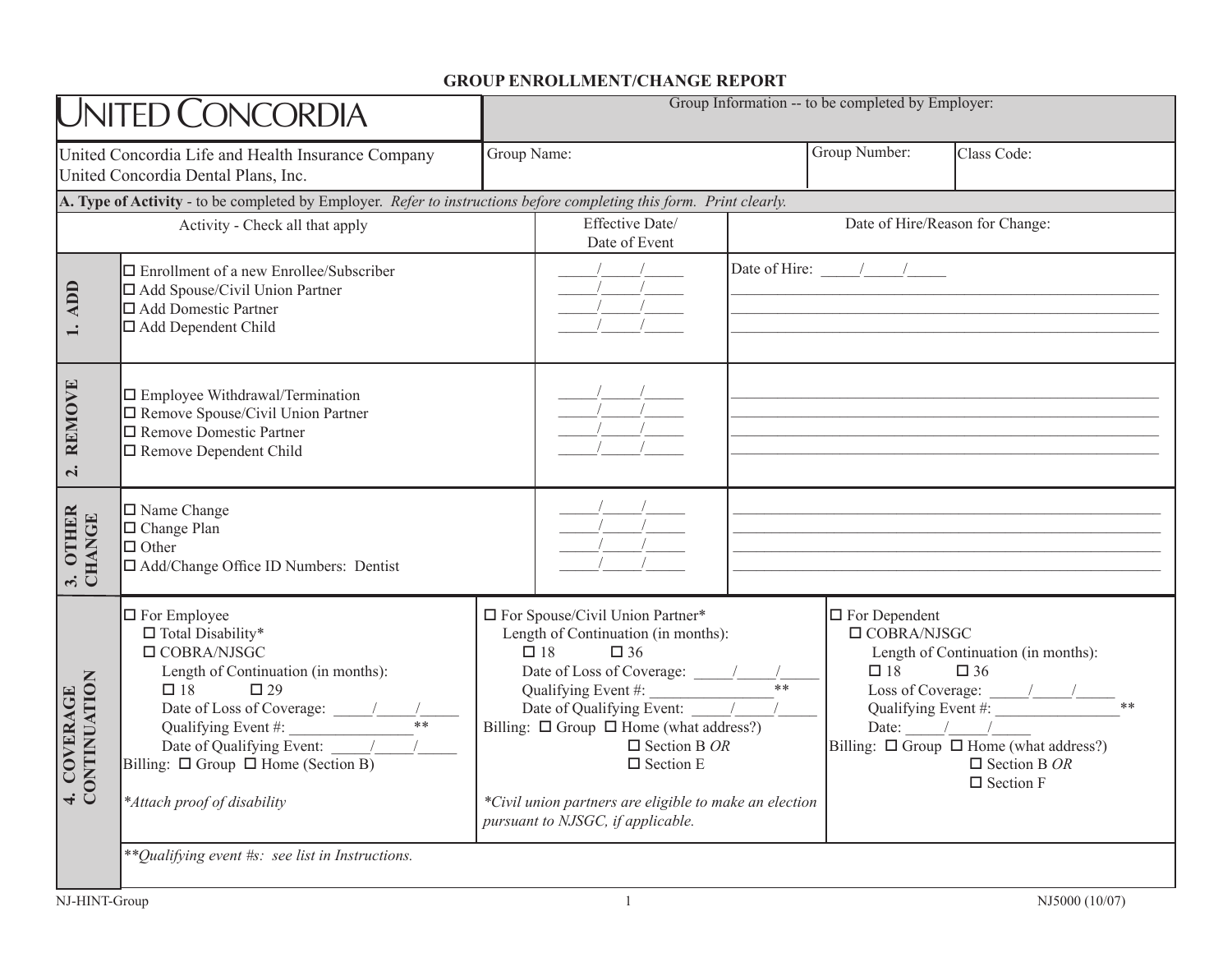|                                                                                                                                                                                                                                                                                                                                                  | B. Employee Information - to be<br>completed by the Employee                                                                                                                                                                                                                                                                                                                          | Name (Last, First, MI):                                                                                                                                                                                                                                                                                                                     |                                                                                                                                                                                                                                                                                                                                                                      |                            | SSN:                                                  |                                 |  |
|--------------------------------------------------------------------------------------------------------------------------------------------------------------------------------------------------------------------------------------------------------------------------------------------------------------------------------------------------|---------------------------------------------------------------------------------------------------------------------------------------------------------------------------------------------------------------------------------------------------------------------------------------------------------------------------------------------------------------------------------------|---------------------------------------------------------------------------------------------------------------------------------------------------------------------------------------------------------------------------------------------------------------------------------------------------------------------------------------------|----------------------------------------------------------------------------------------------------------------------------------------------------------------------------------------------------------------------------------------------------------------------------------------------------------------------------------------------------------------------|----------------------------|-------------------------------------------------------|---------------------------------|--|
| Home                                                                                                                                                                                                                                                                                                                                             |                                                                                                                                                                                                                                                                                                                                                                                       | Street/Apt:                                                                                                                                                                                                                                                                                                                                 |                                                                                                                                                                                                                                                                                                                                                                      | Birthdate (mm/dd/yyyy):    |                                                       | $\square$ Male<br>$\Box$ Female |  |
|                                                                                                                                                                                                                                                                                                                                                  |                                                                                                                                                                                                                                                                                                                                                                                       |                                                                                                                                                                                                                                                                                                                                             |                                                                                                                                                                                                                                                                                                                                                                      |                            | Phone: $\begin{pmatrix} 1 & 1 \\ 1 & 1 \end{pmatrix}$ |                                 |  |
| <b>Work</b>                                                                                                                                                                                                                                                                                                                                      |                                                                                                                                                                                                                                                                                                                                                                                       |                                                                                                                                                                                                                                                                                                                                             |                                                                                                                                                                                                                                                                                                                                                                      |                            | Phone: $\qquad \qquad$<br>Hours worked per week:      |                                 |  |
| □ Add □ Remove □ Continuation □ Other Change If a name change, indicate prior name:                                                                                                                                                                                                                                                              |                                                                                                                                                                                                                                                                                                                                                                                       |                                                                                                                                                                                                                                                                                                                                             |                                                                                                                                                                                                                                                                                                                                                                      |                            |                                                       |                                 |  |
| Activity                                                                                                                                                                                                                                                                                                                                         |                                                                                                                                                                                                                                                                                                                                                                                       | Address: <u>Zip+4</u>                                                                                                                                                                                                                                                                                                                       |                                                                                                                                                                                                                                                                                                                                                                      |                            | Current Patient: □ Yes<br>$\square$ No                |                                 |  |
| Policy#:<br><u> 1980 - Jan Samuel Barbara, margaret eta idazlea (h. 1980).</u><br>Medicare ID#, if any:<br>Previous Coverage? $\Box$ Yes $\Box$ No<br>Policy $#$ :<br>If Yes:<br>Submit a Certificate of Creditable Coverage                                                                                                                     |                                                                                                                                                                                                                                                                                                                                                                                       |                                                                                                                                                                                                                                                                                                                                             |                                                                                                                                                                                                                                                                                                                                                                      |                            |                                                       |                                 |  |
| Effective date: $\frac{1}{\sqrt{1-\frac{1}{2}}}$ Termination Date: $\frac{1}{\sqrt{1-\frac{1}{2}}}$<br><b>C. Plan Option</b> - to be completed by the Employee. <i>Check one FFS</i> : $\Box$ Concordia Access $\Box$ Concordia Choice $\Box$ Concordia Flex $\Box$ Concordia Select<br>$\Box$ Other<br>$DHMO: \Box$ Concordia Plus $\Box$ Other |                                                                                                                                                                                                                                                                                                                                                                                       |                                                                                                                                                                                                                                                                                                                                             |                                                                                                                                                                                                                                                                                                                                                                      |                            |                                                       |                                 |  |
|                                                                                                                                                                                                                                                                                                                                                  |                                                                                                                                                                                                                                                                                                                                                                                       | <b>D. Other Individuals Covered</b> - to be completed by the Employee. <i>Identify individuals other than yourself for whom you are adding/changing/removing/continuing</i><br>coverage. Attach additional pages if necessary, with your signature and dated. Attach proof if full-time post-secondary student. Attach proof of disability. |                                                                                                                                                                                                                                                                                                                                                                      |                            |                                                       |                                 |  |
|                                                                                                                                                                                                                                                                                                                                                  | 1. Spouse; Domestic or Civil Union<br>Partner                                                                                                                                                                                                                                                                                                                                         | 2. Child                                                                                                                                                                                                                                                                                                                                    | 3. Child                                                                                                                                                                                                                                                                                                                                                             |                            | 4. Child                                              |                                 |  |
| $\Box$ Add                                                                                                                                                                                                                                                                                                                                       | $\Box$ Remove<br>$\Box$ Other $\Box$ Continue Spouse<br>$\Box$ Continue CU Partner (NJSGC)                                                                                                                                                                                                                                                                                            | $\Box$ Remove<br>$\Box$ Add<br>$\Box$ Other<br>$\Box$ Continue                                                                                                                                                                                                                                                                              | $\Box$ Add<br>$\Box$ Remove<br>$\Box$ Continue<br>$\Box$ Other                                                                                                                                                                                                                                                                                                       | $\Box$ Add<br>$\Box$ Other | $\Box$ Remove<br>$\Box$ Continue                      |                                 |  |
|                                                                                                                                                                                                                                                                                                                                                  | Name (last, first, MI)                                                                                                                                                                                                                                                                                                                                                                | Name (last, first, MI)                                                                                                                                                                                                                                                                                                                      | Name (last, first, MI)                                                                                                                                                                                                                                                                                                                                               |                            | Name (last, first, MI)                                |                                 |  |
|                                                                                                                                                                                                                                                                                                                                                  | $\begin{tabular}{ c c c } \hline L: & \hspace*{2.5cm} & \hspace*{2.5cm} & \hspace*{2.5cm} & \hspace*{2.5cm} & \hspace*{2.5cm} & \hspace*{2.5cm} & \hspace*{2.5cm} & \hspace*{2.5cm} & \hspace*{2.5cm} & \hspace*{2.5cm} & \hspace*{2.5cm} & \hspace*{2.5cm} & \hspace*{2.5cm} & \hspace*{2.5cm} & \hspace*{2.5cm} & \hspace*{2.5cm} & \hspace*{2.5cm} & \hspace*{2.5cm} & \hs$<br>MI: | $F$ :<br>MI:                                                                                                                                                                                                                                                                                                                                | $\mathbf{L}$ :<br>$F:$ $\qquad \qquad$ $\qquad$ $\qquad$ $\qquad$ $\qquad$ $\qquad$ $\qquad$ $\qquad$ $\qquad$ $\qquad$ $\qquad$ $\qquad$ $\qquad$ $\qquad$ $\qquad$ $\qquad$ $\qquad$ $\qquad$ $\qquad$ $\qquad$ $\qquad$ $\qquad$ $\qquad$ $\qquad$ $\qquad$ $\qquad$ $\qquad$ $\qquad$ $\qquad$ $\qquad$ $\qquad$ $\qquad$ $\qquad$ $\qquad$ $\qquad$ $\q$<br>MI: | L:<br>$F:$ $\Box$<br>MI:   |                                                       |                                 |  |
|                                                                                                                                                                                                                                                                                                                                                  | Birthdate (mm/dd/yyyy):                                                                                                                                                                                                                                                                                                                                                               | Birthdate (mm/dd/yyyy):                                                                                                                                                                                                                                                                                                                     | Birthdate (mm/dd/yyyy):                                                                                                                                                                                                                                                                                                                                              |                            | Birthdate (mm/dd/yyyy):                               |                                 |  |
| NJ-HINT-Group                                                                                                                                                                                                                                                                                                                                    |                                                                                                                                                                                                                                                                                                                                                                                       |                                                                                                                                                                                                                                                                                                                                             | $\overline{2}$                                                                                                                                                                                                                                                                                                                                                       |                            |                                                       | NJ5000 (10/07)                  |  |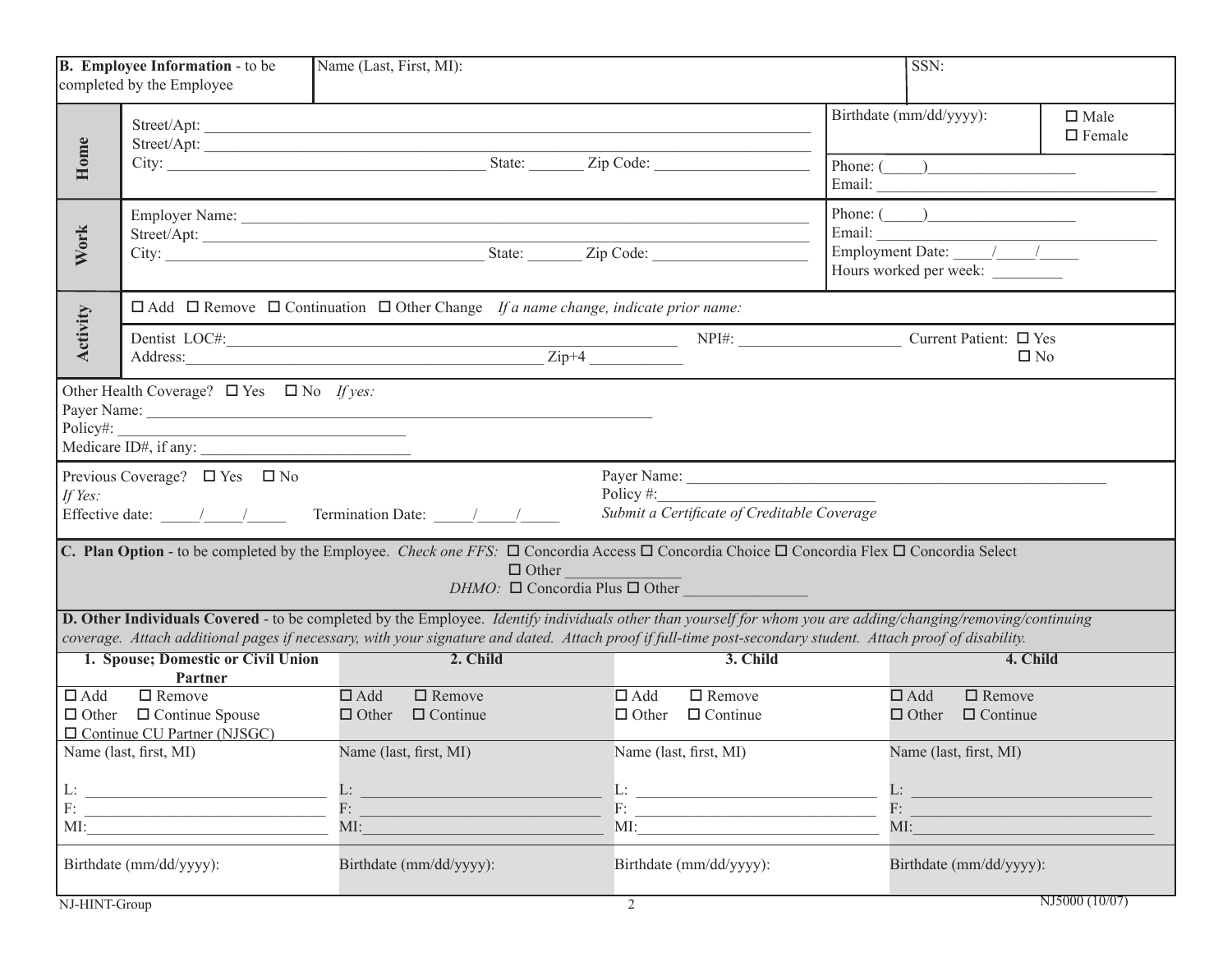| $\square$ Male<br>$\Box$ Female                                                                                                                                                                                                                                                                                                                                                                                | $\Box$ Female<br>$\square$ Male                                                                                                                                                                                                                                                                                                                                                                                | $\square$ Male<br>$\Box$ Female                                                                              | $\Box$ Female<br>$\square$ Male                                                                                                                                                                                                                                                                                                                                                                                |
|----------------------------------------------------------------------------------------------------------------------------------------------------------------------------------------------------------------------------------------------------------------------------------------------------------------------------------------------------------------------------------------------------------------|----------------------------------------------------------------------------------------------------------------------------------------------------------------------------------------------------------------------------------------------------------------------------------------------------------------------------------------------------------------------------------------------------------------|--------------------------------------------------------------------------------------------------------------|----------------------------------------------------------------------------------------------------------------------------------------------------------------------------------------------------------------------------------------------------------------------------------------------------------------------------------------------------------------------------------------------------------------|
| Social Security Number:                                                                                                                                                                                                                                                                                                                                                                                        | Social Security Number:                                                                                                                                                                                                                                                                                                                                                                                        | Social Security Number:                                                                                      | Social Security Number:                                                                                                                                                                                                                                                                                                                                                                                        |
| Other Health Coverage                                                                                                                                                                                                                                                                                                                                                                                          | Other Health Coverage                                                                                                                                                                                                                                                                                                                                                                                          | Other Health Coverage                                                                                        | Other Health Coverage                                                                                                                                                                                                                                                                                                                                                                                          |
| $\square$ No<br>$\Box$ Yes                                                                                                                                                                                                                                                                                                                                                                                     | $\square$ Yes<br>$\square$ No                                                                                                                                                                                                                                                                                                                                                                                  | $\square$ Yes<br>$\square$ No                                                                                | $\square$ Yes<br>$\square$ No                                                                                                                                                                                                                                                                                                                                                                                  |
| If $yes:$                                                                                                                                                                                                                                                                                                                                                                                                      | If $yes:$                                                                                                                                                                                                                                                                                                                                                                                                      | If $yes:$                                                                                                    | If $yes:$                                                                                                                                                                                                                                                                                                                                                                                                      |
| Payer Name:                                                                                                                                                                                                                                                                                                                                                                                                    | Payer Name:                                                                                                                                                                                                                                                                                                                                                                                                    | Payer Name:                                                                                                  | Payer Name:                                                                                                                                                                                                                                                                                                                                                                                                    |
|                                                                                                                                                                                                                                                                                                                                                                                                                | Policy $\#$ :                                                                                                                                                                                                                                                                                                                                                                                                  | $\overline{\text{Policy}}$ #: $\overline{\qquad \qquad }$                                                    | $Policy \#$ :                                                                                                                                                                                                                                                                                                                                                                                                  |
| Medicare ID#:                                                                                                                                                                                                                                                                                                                                                                                                  | Medicare ID#: and the state of the state of the state of the state of the state of the state of the state of the state of the state of the state of the state of the state of the state of the state of the state of the state                                                                                                                                                                                 | Medicare ID#:                                                                                                | Medicare ID#: All and the Contract of the Contract of the Contract of the Contract of the Contract of the Contract of the Contract of the Contract of the Contract of the Contract of the Contract of the Contract of the Cont                                                                                                                                                                                 |
| Previous Coverage:                                                                                                                                                                                                                                                                                                                                                                                             | Previous Coverage:                                                                                                                                                                                                                                                                                                                                                                                             | Previous Coverage:                                                                                           | Previous Coverage:                                                                                                                                                                                                                                                                                                                                                                                             |
| $\square$ No<br>$\Box$ Yes                                                                                                                                                                                                                                                                                                                                                                                     | $\square$ No<br>$\Box$ Yes                                                                                                                                                                                                                                                                                                                                                                                     | $\Box$ Yes<br>$\square$ No                                                                                   | $\Box$ Yes<br>$\square$ No                                                                                                                                                                                                                                                                                                                                                                                     |
| If $yes:$                                                                                                                                                                                                                                                                                                                                                                                                      | If $yes:$                                                                                                                                                                                                                                                                                                                                                                                                      | If $yes:$                                                                                                    | If yes:                                                                                                                                                                                                                                                                                                                                                                                                        |
| Effective: $\frac{1}{\sqrt{1-\frac{1}{1-\frac{1}{1-\frac{1}{1-\frac{1}{1-\frac{1}{1-\frac{1}{1-\frac{1}{1-\frac{1}{1-\frac{1}{1-\frac{1}{1-\frac{1}{1-\frac{1}{1-\frac{1}{1-\frac{1}{1-\frac{1}{1-\frac{1}{1-\frac{1}{1-\frac{1}{1-\frac{1}{1-\frac{1}{1-\frac{1}{1-\frac{1}{1-\frac{1}{1-\frac{1}{1-\frac{1}{1-\frac{1}{1-\frac{1}{1-\frac{1}{1-\frac{1}{1-\frac{1}{1-\frac{1}{1-\frac{1}{1-\frac{1}{1-\frac$ | Effective: $\frac{1}{\sqrt{1-\frac{1}{1-\frac{1}{1-\frac{1}{1-\frac{1}{1-\frac{1}{1-\frac{1}{1-\frac{1}{1-\frac{1}{1-\frac{1}{1-\frac{1}{1-\frac{1}{1-\frac{1}{1-\frac{1}{1-\frac{1}{1-\frac{1}{1-\frac{1}{1-\frac{1}{1-\frac{1}{1-\frac{1}{1-\frac{1}{1-\frac{1}{1-\frac{1}{1-\frac{1}{1-\frac{1}{1-\frac{1}{1-\frac{1}{1-\frac{1}{1-\frac{1}{1-\frac{1}{1-\frac{1}{1-\frac{1}{1-\frac{1}{1-\frac{1}{1-\frac$ | Effective: $\frac{1}{\frac{1}{\frac{1}{2}}\frac{1}{\frac{1}{2}}\frac{1}{\frac{1}{2}}\frac{1}{\frac{1}{2}}}}$ | Effective: $\frac{1}{\sqrt{1-\frac{1}{1-\frac{1}{1-\frac{1}{1-\frac{1}{1-\frac{1}{1-\frac{1}{1-\frac{1}{1-\frac{1}{1-\frac{1}{1-\frac{1}{1-\frac{1}{1-\frac{1}{1-\frac{1}{1-\frac{1}{1-\frac{1}{1-\frac{1}{1-\frac{1}{1-\frac{1}{1-\frac{1}{1-\frac{1}{1-\frac{1}{1-\frac{1}{1-\frac{1}{1-\frac{1}{1-\frac{1}{1-\frac{1}{1-\frac{1}{1-\frac{1}{1-\frac{1}{1-\frac{1}{1-\frac{1}{1-\frac{1}{1-\frac{1}{1-\frac$ |
|                                                                                                                                                                                                                                                                                                                                                                                                                |                                                                                                                                                                                                                                                                                                                                                                                                                |                                                                                                              |                                                                                                                                                                                                                                                                                                                                                                                                                |
| Payer Name:                                                                                                                                                                                                                                                                                                                                                                                                    | Payer Name:                                                                                                                                                                                                                                                                                                                                                                                                    | Payer Name:                                                                                                  | Payer Name:                                                                                                                                                                                                                                                                                                                                                                                                    |
| Policy #: $\qquad \qquad$                                                                                                                                                                                                                                                                                                                                                                                      | $Policy \#$                                                                                                                                                                                                                                                                                                                                                                                                    | $\overline{\text{Policy}\#}\text{:}$                                                                         | Policy #:                                                                                                                                                                                                                                                                                                                                                                                                      |
| Submit a copy of the Certificate of                                                                                                                                                                                                                                                                                                                                                                            | Submit a copy of the Certificate of                                                                                                                                                                                                                                                                                                                                                                            | Submit a copy of the Certificate of                                                                          | Submit a copy of the Certificate of                                                                                                                                                                                                                                                                                                                                                                            |
| Creditable Coverage                                                                                                                                                                                                                                                                                                                                                                                            | Creditable Coverage                                                                                                                                                                                                                                                                                                                                                                                            | Creditable Coverage                                                                                          | Creditable Coverage                                                                                                                                                                                                                                                                                                                                                                                            |
| Dentist Office                                                                                                                                                                                                                                                                                                                                                                                                 | Dentist Office                                                                                                                                                                                                                                                                                                                                                                                                 | Dentist Office                                                                                               | Dentist Office                                                                                                                                                                                                                                                                                                                                                                                                 |
|                                                                                                                                                                                                                                                                                                                                                                                                                | NPI#: NPI#:                                                                                                                                                                                                                                                                                                                                                                                                    |                                                                                                              | $NPI#$ :                                                                                                                                                                                                                                                                                                                                                                                                       |
| Address: No. 1998.                                                                                                                                                                                                                                                                                                                                                                                             | Address: and the contract of the contract of the contract of the contract of the contract of the contract of the contract of the contract of the contract of the contract of the contract of the contract of the contract of t                                                                                                                                                                                 | Address: No. 1996                                                                                            | Address:                                                                                                                                                                                                                                                                                                                                                                                                       |
|                                                                                                                                                                                                                                                                                                                                                                                                                |                                                                                                                                                                                                                                                                                                                                                                                                                |                                                                                                              |                                                                                                                                                                                                                                                                                                                                                                                                                |
| $Zip+4$                                                                                                                                                                                                                                                                                                                                                                                                        | $Zip+4$                                                                                                                                                                                                                                                                                                                                                                                                        | $Zip+4$                                                                                                      | $Zip+4$                                                                                                                                                                                                                                                                                                                                                                                                        |
| Current Patient? $\square$ Yes $\square$ No                                                                                                                                                                                                                                                                                                                                                                    | Current Patient? $\Box$ Yes $\Box$ No                                                                                                                                                                                                                                                                                                                                                                          | Current Patient? $\square$ Yes $\square$ No                                                                  | Current Patient? $\square$ Yes $\square$ No                                                                                                                                                                                                                                                                                                                                                                    |
| Employed? $\Box$ Yes $\Box$ No                                                                                                                                                                                                                                                                                                                                                                                 | If last name is different from Employee's,                                                                                                                                                                                                                                                                                                                                                                     | If last name is different from Employee's,                                                                   | If last name is different from Employee's,                                                                                                                                                                                                                                                                                                                                                                     |
| If yes, complete Section E1                                                                                                                                                                                                                                                                                                                                                                                    | please explain:                                                                                                                                                                                                                                                                                                                                                                                                | please explain:                                                                                              | please explain:                                                                                                                                                                                                                                                                                                                                                                                                |
|                                                                                                                                                                                                                                                                                                                                                                                                                |                                                                                                                                                                                                                                                                                                                                                                                                                |                                                                                                              |                                                                                                                                                                                                                                                                                                                                                                                                                |
|                                                                                                                                                                                                                                                                                                                                                                                                                |                                                                                                                                                                                                                                                                                                                                                                                                                |                                                                                                              |                                                                                                                                                                                                                                                                                                                                                                                                                |
|                                                                                                                                                                                                                                                                                                                                                                                                                |                                                                                                                                                                                                                                                                                                                                                                                                                |                                                                                                              |                                                                                                                                                                                                                                                                                                                                                                                                                |
| Home or billing address same as                                                                                                                                                                                                                                                                                                                                                                                | Living with Employee?                                                                                                                                                                                                                                                                                                                                                                                          | Living with Employee?                                                                                        | Living with Employee?                                                                                                                                                                                                                                                                                                                                                                                          |
| Employee? $\Box$ Yes $\Box$ No                                                                                                                                                                                                                                                                                                                                                                                 | $\Box$ Yes $\Box$ No                                                                                                                                                                                                                                                                                                                                                                                           | $\Box$ Yes $\Box$ No                                                                                         | $\Box$ Yes $\Box$ No                                                                                                                                                                                                                                                                                                                                                                                           |
| If NO, complete Section E2                                                                                                                                                                                                                                                                                                                                                                                     | If NO, complete Section F                                                                                                                                                                                                                                                                                                                                                                                      | If NO, complete Section F                                                                                    | If NO, complete Section F                                                                                                                                                                                                                                                                                                                                                                                      |
|                                                                                                                                                                                                                                                                                                                                                                                                                |                                                                                                                                                                                                                                                                                                                                                                                                                |                                                                                                              |                                                                                                                                                                                                                                                                                                                                                                                                                |
|                                                                                                                                                                                                                                                                                                                                                                                                                |                                                                                                                                                                                                                                                                                                                                                                                                                |                                                                                                              |                                                                                                                                                                                                                                                                                                                                                                                                                |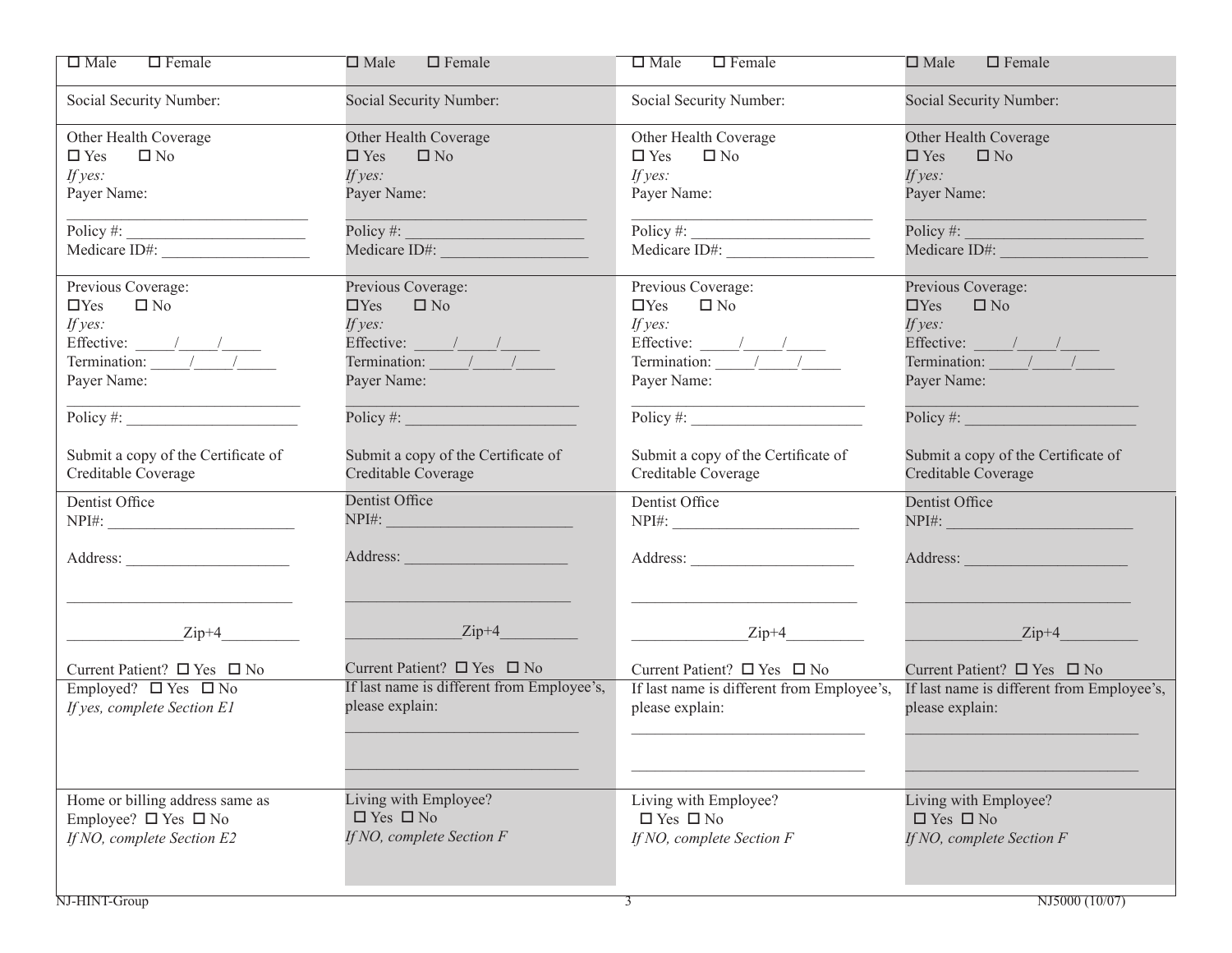| E. Additional Spouse/Civil Union Partner/<br>Domestic Partner Information - to be com-<br>pleted by Employee. If not applicable, please<br>mark as "N/A."                                                                                                                                                       |                                                                                                                                                                                                                                                                             |                                                                                                                                                                                                                                       | Employer Address: <u>New York: Water and State and State and State and State and State and State and State and State and State and State and State and State and State and State and State and State and State and State and Sta</u> |  |  |  |
|-----------------------------------------------------------------------------------------------------------------------------------------------------------------------------------------------------------------------------------------------------------------------------------------------------------------|-----------------------------------------------------------------------------------------------------------------------------------------------------------------------------------------------------------------------------------------------------------------------------|---------------------------------------------------------------------------------------------------------------------------------------------------------------------------------------------------------------------------------------|--------------------------------------------------------------------------------------------------------------------------------------------------------------------------------------------------------------------------------------|--|--|--|
| 2a.                                                                                                                                                                                                                                                                                                             |                                                                                                                                                                                                                                                                             | Street/Apt:<br>Street/Apt:                                                                                                                                                                                                            | 2b. Please explain why the address is different:                                                                                                                                                                                     |  |  |  |
| F. Additional Child Information - to be completed by Employee. Provide information below about children listed in Section D, if they have a different address from the<br>employee. If multiple children are at an address, you may list them together. Attach additional pages as necessary, signed and dated. |                                                                                                                                                                                                                                                                             |                                                                                                                                                                                                                                       |                                                                                                                                                                                                                                      |  |  |  |
| Name(s):<br>Name(s): $\qquad \qquad$<br>Street/Apt:<br>Street/Apt:<br>Street/Apt:<br>Street/Apt:<br>Reason:<br>Reason:                                                                                                                                                                                          |                                                                                                                                                                                                                                                                             |                                                                                                                                                                                                                                       |                                                                                                                                                                                                                                      |  |  |  |
| G. Race/Ethnicity - to be completed by the Employee, at<br>his/her option. NOTE: your response is appreciated but NOT<br>required!                                                                                                                                                                              |                                                                                                                                                                                                                                                                             | Choose a category that most closely describes you:<br>$\Box$ American Indian or Alaskan Native<br>$\Box$ Black, not of Hispanic origin<br>$\Box$ Hispanic<br>$\Box$ Asian or Pacific Islander<br>$\Box$ White, not of Hispanic origin |                                                                                                                                                                                                                                      |  |  |  |
| H. Employee Signature                                                                                                                                                                                                                                                                                           | I represent that all the information supplied in this application is true and complete. I hereby agree to the Conditions of Enrollment set forth in<br>this Enrollment/Change Request form. I authorize deductions from my earnings for any contributions required from me. |                                                                                                                                                                                                                                       |                                                                                                                                                                                                                                      |  |  |  |
|                                                                                                                                                                                                                                                                                                                 |                                                                                                                                                                                                                                                                             |                                                                                                                                                                                                                                       | $\text{Date:}$                                                                                                                                                                                                                       |  |  |  |
| I. Employer<br><b>Verification</b>                                                                                                                                                                                                                                                                              |                                                                                                                                                                                                                                                                             | The requested activity is believed eligible and is approved by the Employer.                                                                                                                                                          | Date:                                                                                                                                                                                                                                |  |  |  |

The fields in the PDF version of this form can be completed electronically using Adobe Acrobat Reader software. Use the "Submit" button to email the completed form to United Concordia, or use the "Print" button to print the completed form for your records and mail or fax it.

Print Form